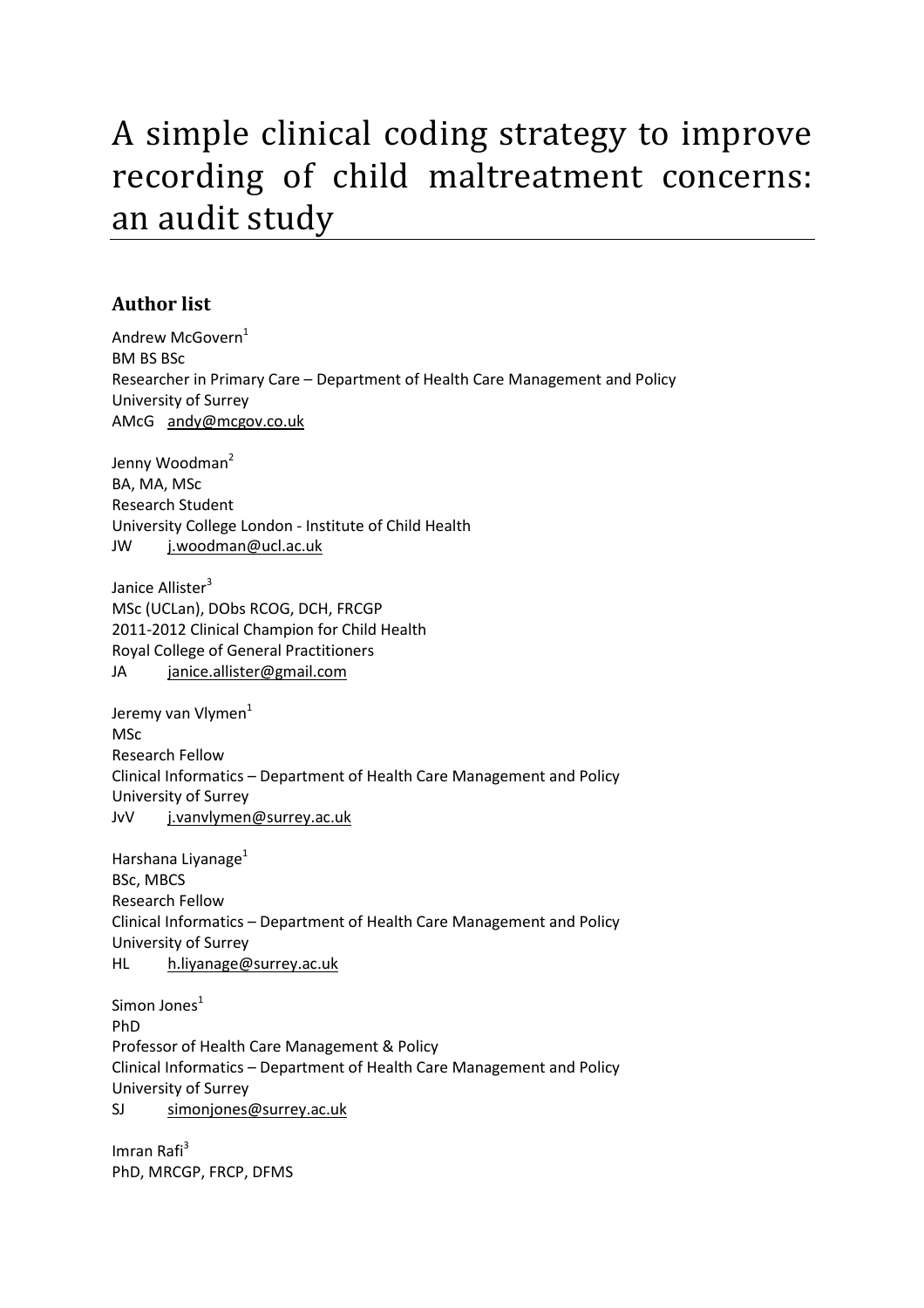Chair of Clinical Innovation and Research Centre (CIRC) Royal College of General Practitioners IR Imran.Rafi@rcgp.org.uk

Simon de Lusignan $1^*$ MSc, MD(Res), DRCOG, FBCS CITP, FHEA, FRCGP Professor of Primary Care & Clinical Informatics University of Surrey SdeL s.lusignan@surrey.ac.uk

Ruth Gilbert $2$ MB ChB, MSc, MD Professor of Clinical Epidemiology University College London - Institute of Child Health RG r.gilbert@ucl.ac.uk

<sup>1</sup>Department of Health Care Management and Policy University of Surrey GUILDFORD GU2 7PX UK

**2** Centre for Paediatric Epidemiology and Biostatistics, University College London (UCL)-Institute of Child Health, 30 Guilford Street London WC1N 1EH UK

**3** Royal College of General Practitioners (RCGP), 30 Euston Square London, NW1 2FB UK

\*Author for correspondence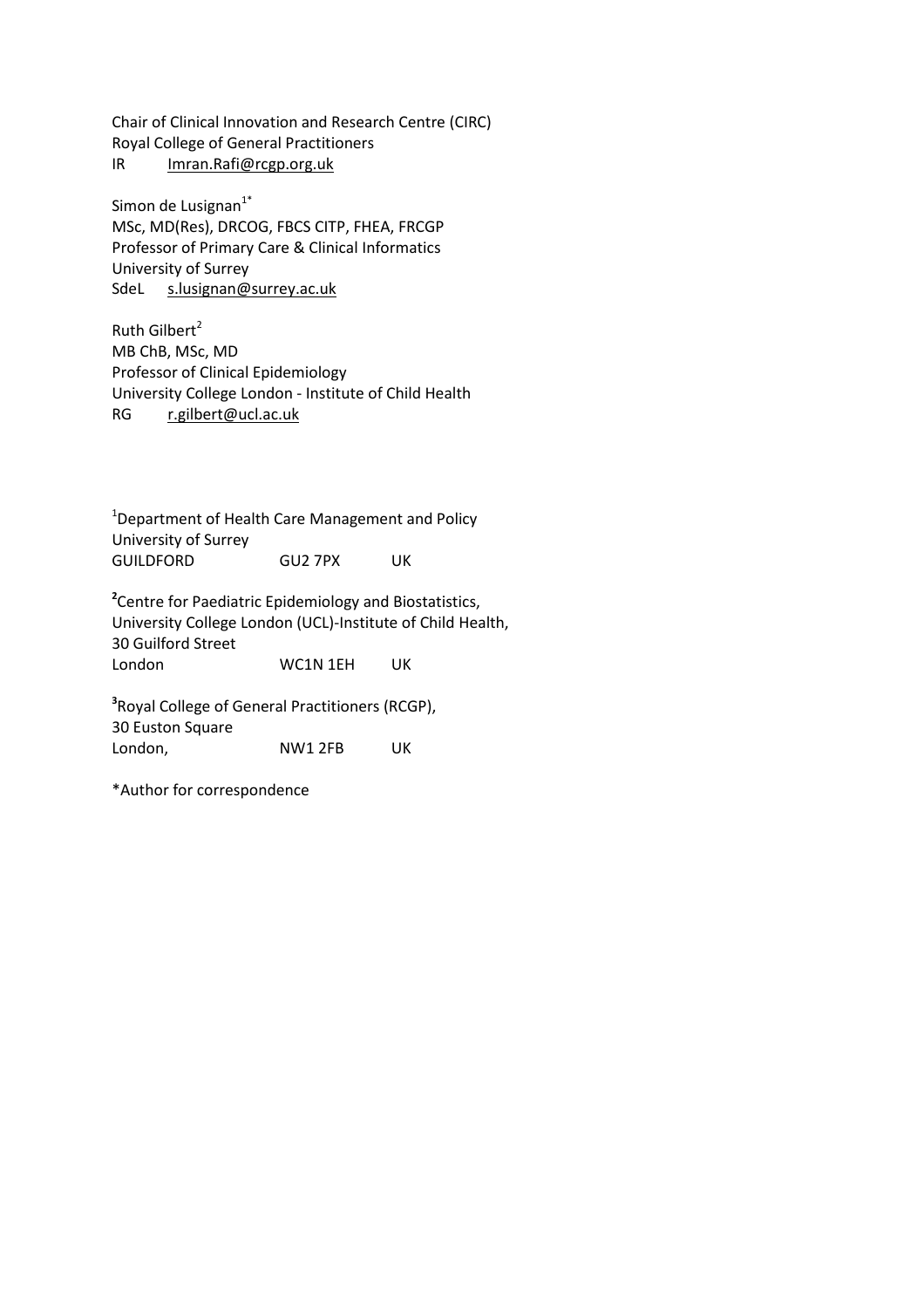# A simple clinical coding strategy to improve recording of child maltreatment concerns: an audit study

Recording concerns about child maltreatment, including minor concerns, is recommended by the General Medical Council (GMC) (1) and National Institute for health and Clinical Excellence (NICE) (2) but there is evidence of substantial under-recording (3, 4). GPs are apprehensive about how recording is perceived by parents and the impact of this on the patient-doctor relationship (4). However careful clinical coding, even of minor concerns, is essential for building a cumulative picture of concerns and making children 'findable' on the system.

We determined whether a simple coding strategy (www.clininf.eu/maltreatment) improved recording of maltreatment-related concerns in electronic primary care records. We calculated rates of maltreatment–related coding before (Jan 2010-Dec 11) and after (Jan-Dec 2012) implementation of the coding strategy in 11 English practices. The strategy was developed in collaboration with the audit leads in the 11 practices. These GPs were selected for expertise in child safeguarding or another relevant area.

The strategy centred on encouraging GPs to use, *always and as a minimum*, the Read code 'Child is cause for concern' if they 'considered' maltreatment (as defined in NICE guidance (2)) had any safeguarding concerns. We also undertook a service evaluation of the strategy.

In the 25,106 children age 0-18 registered with these practices we found increased recording of any maltreatment-related code (rate ratio 1.4; 95% CI 1.1-1.6), child protection procedures (RR 1.4; 95% CI 1.1-1.6), and cause for concern (RR 2.5; 95% CI 1.8-3.4) after implementation of the coding strategy. Clinicians cited the simplicity of the coding strategy as the most important factor assisting implementation and time and competing priorities as the greatest barriers.

The coding strategy improved coding of maltreatment-related concerns in a small sample of practices with some 'buy-in'. Further research should investigate how coding relates to ongoing management of the family and can support the doctor-patient relationship.

#### **Word count: 300 (Max 300)**